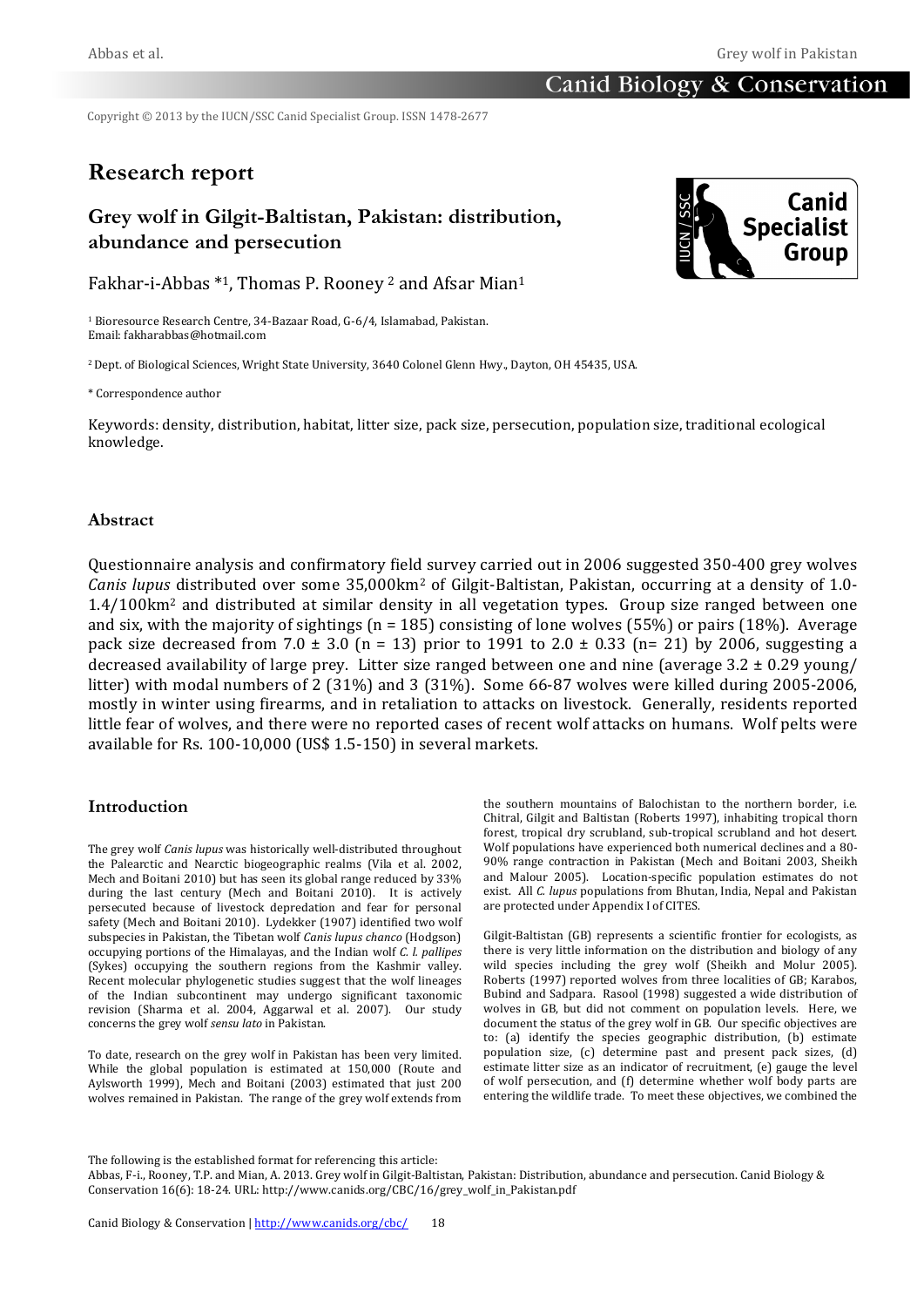use of field-based population surveys and questionnaires to incorporate local expertise. There is a growing trend of incorporating traditional ecological knowledge into conservation research, because local people often have acquired knowledge and insights through their extensive use and observation of particular areas or species (Huntington 2000).

## **Methods**

#### **Study!area**

Gilgit-Balistan Province (GB) (formerly Federally Administered Northern Areas of Pakistan) encompasses 72,971km<sup>2</sup> and lies at 71- $75^{\circ}$ N and  $32$ - $37^{\circ}$ E; 1,500-8,000m asl. It contains parallel running rugged, steep and towering mountains with high peaks, highland plateaus and comparatively narrow valleys. Rivers and streams are fast moving, recharged by glacier melts or natural springs. The climate is dry temperate, with winter temperatures remaining below freezing, and summer temperatures reaching  $44^{\circ}$ C at lower altitudes. GB is not strongly affected by summer monsoons. However, winter monsoons are frequent and widespread. The snow and winter rainfall contribute to glacier ice accumulation and the recharge of ground water resources. Four vegetation types, i.e. subtropical broad-leaved forests, Himalayan dry temperate forests, sub-alpine forests and alpine scrubs are present in the area (Champion et al. 1964). The human population of 970,347 (1998 census; density  $13.3/km^2$ ) is mostly concentrated in towns or in open valleys suitable for agriculture, where water channels support active agriculture and orchard plantations. Areas under active agriculture are gradually  $increasing$ , and communication links are growing. Elsewhere, much of GB is desolate. Human settlements are limited to small, scattered houses or nomadic camps where people raise livestock. Much of the area supports wild biota.

### **Data** collection

We used questionnaires to collect wolf information based on local knowledge. Questions included the location of wolves, the number of wolves seen together and the number of pups or juveniles observed with an adult female or pack. To gauge temporal shifts in wolf numbers we asked how many wolves were seen together during the last five (2001-2005), ten (1996-2000), 15 (1991-1995), and >15 (prior to 1990) years. The questionnaire further assessed attitudes towards wolves, knowledge about wolf persecution, and the availability of wolf parts in local markets. The questionnaire was developed using a structured interview form and written in Urdu. It was administered in early 2006 to local hunters and livestock herdsmen throughout GB. We interviewed individuals willing to participate and provide consent. Our interviewers completed appropriate training and had knowledge of both local languages and geographic area.

In 2006 we conducted field surveys (n = 49) of wolves in nine regions throughout GB. We used different numbers of randomly selected sample transects of varying lengths in different regions, depending upon size of wolf tracts and accessibility of the region. One researcher, accompanied by two to four local guides or hunters, travelled along roads and walking tracks by jeep (on road) or motorcycle (on narrow tracks) or on foot (on walking tracks). We recorded all wolves observed within 250m of either side of these survey transects. We also recorded all incidences of wolf droppings or tracks in the road or trail. Wolves often leave droppings in prominent places to serve as visual cues to other wolves (Peters and Mech 1975). Considering that wolves have large territories (Roberts 1997), we regarded all the droppings/tracks observed in survey transects as belonging to one individual, and ignored scat dataset for the transects where wolves were sighted. Herdsmen present in the area were questioned about recent wolf encounters, but this information was used to validate our wolf detection data and was not subjected to detailed analysis. The transect area surveyed was calculated at  $6,187$  km<sup>2</sup> and mapped.

#### **Data** analysis

We obtained 150 questionnaire responses from different parts of GB. These were aggregated into 84 localities (Figure 1). While wolves in the region tend to have large home ranges of 150-180km<sup>2</sup> (Roberts 1997; Jhala and Giles 1991), news of wolf sightings or attacks spread quickly through neighbouring villages. Thus, multiple reports from a geographic cluster of villages might reflect multiple reports of the same wolf or wolf pack. Therefore, to avoid over-counting wolves, we aggregated wolf population estimates from the 84 localities into 21 regions for analysis. These regions were based on natural landscape barriers to wolf movement (such as the location and orientation of valleys), suitable wolf habitat and similar questionnaire responses with respect to estimated wolf population size. We provide minimum and maximum estimates of the number of wolves present in each of these 21 regions.



Figure 1. Wolf questionnaire study localities and distribution of wolf populations in 21 different regions of GB.

We also estimated wolf population density based on direct sightings. We divided the number of wolves observed or detected (in the form of tracks or droppings) by transect area to calculate population density for individual transects. We calculated mean density, and standard errors of means (SEM) for each of the nine field survey localities.

We considered wolves to be members of a pack if they were observed together and not engaging in intraspecific aggression. We calculated the relative frequencies of packs sizes, and the mean pack size and relevant SEM for each area, region and sampling year. We also calculated average pack sizes and relevant SEM separately for each time period from the sighting records conveyed by respondents to the questionnaires. The number of pups observed with an adult or a pack by questionnaire respondents was interpreted as litter size. Individual litter sizes were pooled to calculate the mean, SEM and relative frequencies of litters of different sizes. We also documented the vegetation in each locality where wolves were found, and classified it according to the vegetation types recognized by Champion et al. (1964).

Lastly, we used questionnaire data to evaluate the degree of wolf persecution. We used data from individual respondents to estimate the number of wolves killed in the area, taking into account responses from other individual respondents from the same locality. We also asked questions about people's fear of wolves, their reasons and means of wolf persecution and the market value of wolf products. These data were used to study overall patterns and were not quantitatively analysed as we were not testing hypotheses about wolf persecution.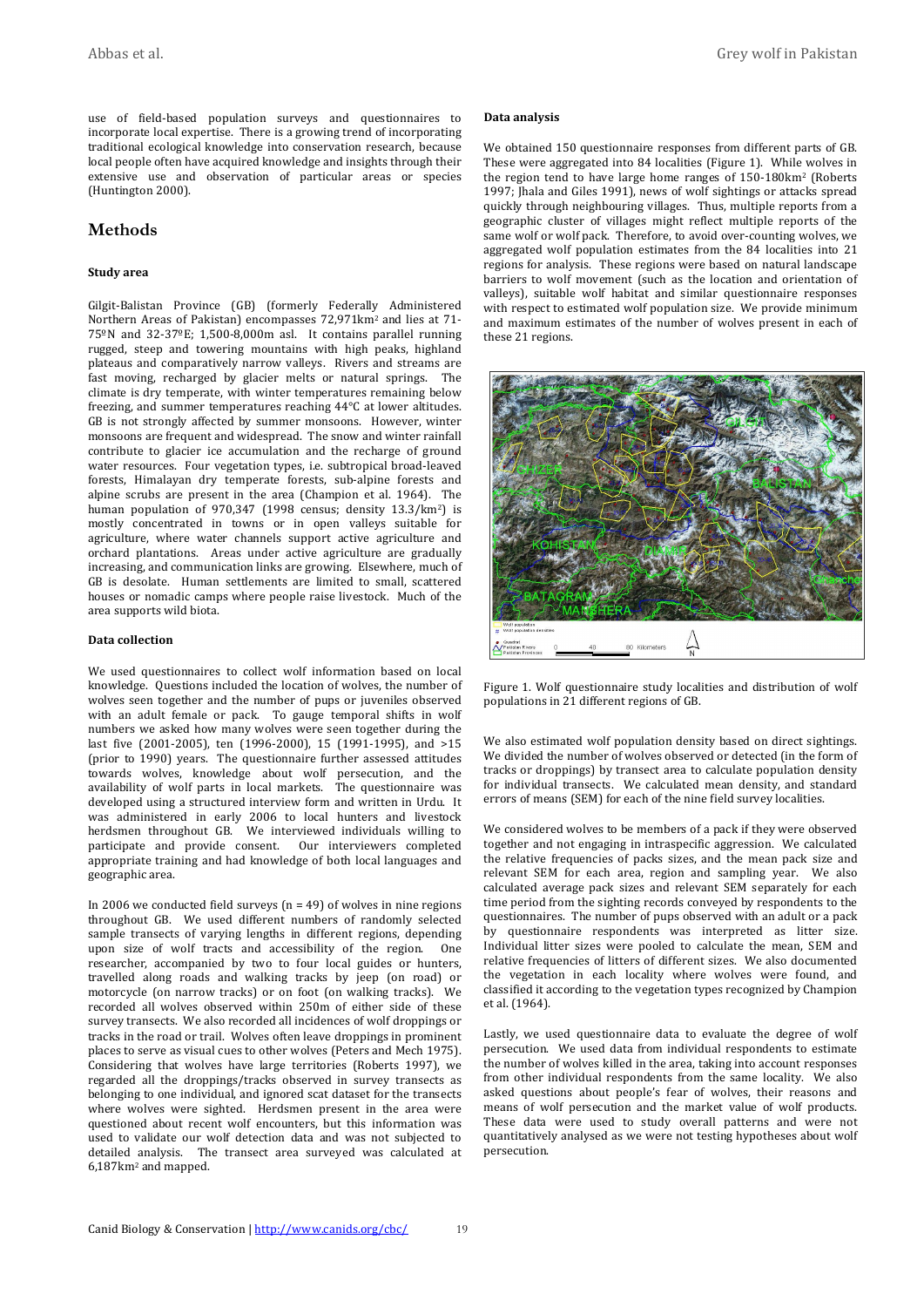## **Results**

Responses from 150 questionnaires revealed that wolves appeared in 55 of 84 (65.5%) localities surveyed. Respondents reported seeing wolves in ravines, valleys and mountains of GB. No wolves were seen on steep mountains or in highland glacier tracts (Figure 1). Wolf population density estimates developed from questionnaire responses suggest a population of some  $339-483$  individuals distributed over 70,332km<sup>2</sup> of GB. This yields a density of 0.5-0.7 wolves per 100km<sup>2</sup> (Table 1, Figure 1). Approximately half of the total GB area consists of steep mountains or highland glaciers. Wolves were not seen in these areas, where there is insufficient prey and thus we consider these areas as unfavourable wolf habitat. Densities in favourable habitat were therefore recalculated as: 1.0-1.4 wolves per 100km<sup>2</sup>. A large population of 60-80 wolves was reported for the Jagot Sai region. Medium-sized populations (20-40) were reported in Gupis, Darail, Sengul, Astor, Bagicha and Shigar. Small populations  $($ <10) were reported in the remaining regions (Table 1).

Table 1. Wolf population size and persecution estimates in 21 regions of the GB, as reported on questionnaires.

| Locality    | Individual wolves (#) | Persecuted wolves (#) |
|-------------|-----------------------|-----------------------|
| Teru        | 10                    | 7                     |
| Gupis       | $25 - 30$             | 10                    |
| Darail      | $30 - 40$             |                       |
| Imat        | $5 - 10$              | 3                     |
| Sengul      | $20 - 25$             | $\mathfrak z$         |
| Chapurson   | $5 - 7$               | 7                     |
| Kharbor     | 3                     |                       |
| Gulmit      | $15 - 20$             | 5                     |
| Miachir     | $4 - 7$               | 3                     |
| Chaport     | $10 - 20$             | 4                     |
| Tausit      | $10 - 13$             | 5                     |
| Harmosh     | $7 - 15$              | $5-6$                 |
| Minawar     | $7 - 15$              | $2 - 4$               |
| Jagot Sai   | 60-80                 | 7-23                  |
| Chilas      | $10 - 15$             | $\overline{4}$        |
| Astor       | $30 - 40$             | $6 - 7$               |
| Pakore      | $10 - 15$             | 4-5                   |
| Shantargarh | $15 - 20$             |                       |
| Dambudas    | $20 - 30$             | $\overline{c}$        |
| Bagicha     | $20 - 30$             |                       |
| Shigar      | $20 - 30$             | 3                     |
| Total       | 336-475               | 66-87                 |

Results of 49 transect surveys distributed over favourable wolf tracts (Table 2) suggested an overall density of  $1.1 \pm 0.39$  SEM wolves per  $100 \text{km}^2$  for some  $35,116 \text{km}^2$  of potential habitat, suggesting a minimum population of  $386 \pm 268$  (95% C.I.) wolves for GB. Population densities were highest ( $>1.5/100$ km<sup>2</sup>) for Astor, Guda and Chaprot; intermediate (0.9-1.1/100km<sup>2</sup>) for Imat, Harmosh and Yasin; and the lowest  $( $0.7/100 \text{ km}^2$ )$  for Teru, Singal and Dambudas. Mean densities of wolf populations in different vegetation types of GB (Table 3) were not significantly different from one another, suggesting no special preference for any vegetative type.



Figure 2. Frequency of pack sizes observed in GB during 1996-2005 (questionnaire respondents) and 2006 (field survey).

When wolves were directly observed during 2006 field surveys, 54.6% of all sightings consisted of single individuals (n = 21; Figure 2). The mean observed pack size was  $2.0 \pm 0.3$  SEM. This was different from the data obtained from questionnaire respondents. Respondents reported observing wolves as single individuals in  $34.1\%$  of all sightings, and in groups of two in 28.2% of sightings during the previous ten years (1996-2005;  $n = 185$ , Figure 2). Frequencies of packs gradually decreased with increasing pack size, and packs of more than nine were rare. Average pack size reported by questionnaire respondents was  $3.4 \pm 0.3$  SEM. The distribution of pack sizes was significantly higher in the 1996-2005 dataset than in the 2006 dataset (Kolmogorov-Smirnov test; P = 0.03). Data gleaned from questionnaires further suggested a  $66\%$  decline in pack size between 1990 and 2006 (Figure 3). Average pack sizes for 1996-2005 varied with locality. Mean pack size was the highest in Ghanche (7.0; n = 1), followed by Astor (5.2 ± 1.9 SEM; n = 24), Skardu (4.3 ± 1.4 SEM; n = 36), Gilgit (2.4 ± 0.2 SEM; n = 43) and then Ghizer (2.0 ± 0.3 SEM; n  $= 7$ ).

Table 2. Population density of wolf in different localities of the GB sampled during late 2006.

| Locality | <b>Survey Transect</b> | <b>Survey Transect</b> | Wolf      | Wolf      | Wolf  | Density $\pm$ SEM        |
|----------|------------------------|------------------------|-----------|-----------|-------|--------------------------|
|          | n                      | Area $(km2)$           | Sightings | Droppings | Total | (per $100 \text{km}^2$ ) |
| Teru     |                        | 148                    |           |           |       | 0.7                      |
| Yasin    |                        | 316                    |           |           |       | $0.9 \pm 0.53$           |
| Skingul  |                        | 566                    |           |           |       | $0.7 \pm 0.26$           |
| Imat     | 10                     | 867                    |           |           | 10    | $1.1 \pm 0.35$           |
| Chaprot  |                        | 1832                   | 24        |           | 24    | $1.3 \pm 0.57$           |
| Harmosh  | 12                     | 1784                   | 15        |           |       | $0.9 \pm 0.65$           |
| Astor    |                        | 234                    |           |           |       | $1.7 \pm 0.25$           |
| Gudai    |                        | 124                    |           |           |       | $1.6 \pm 0.39$           |
| Dambudas |                        | 316                    |           |           |       | $0.6 \pm 0.15$           |
|          |                        |                        |           |           |       |                          |
| Total    | 49                     | 6187                   | 46        | 22        | 68    | $1.1 \pm 0.39$           |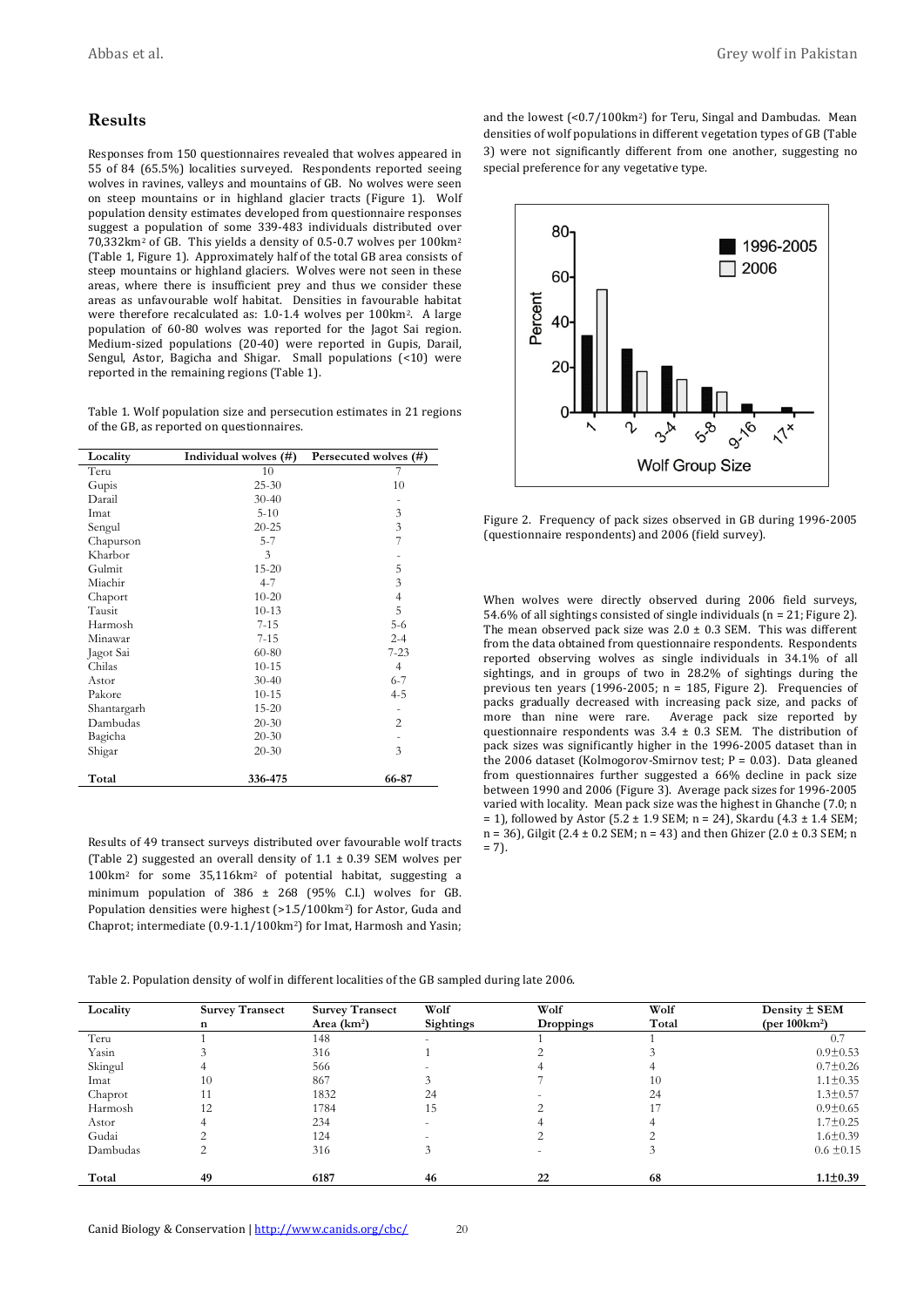Table 3. Distribution of average wolf density ( $\pm$  SEM per 100km<sup>2</sup>) in different broad habitat types in the GB during  $2006$ .

| <b>Vegetation Type</b>                   | n  | Wolf density                 |
|------------------------------------------|----|------------------------------|
|                                          |    | $\frac{1}{100 \text{ km}^2}$ |
| Alpine scrubs                            | 14 | $1.1 \pm 1.80$               |
| Sub-alpine forests                       | 8  | $1.0 + 1.30$                 |
| Subtropical montane broad-leaved forests | 15 | $1.1 \pm 1.40$               |
| Himalayan dry temperate montane forests  | 15 | $0.9 \pm 1.10$               |



Figure 3. Mean wolf pack size ( $\pm$  SE) from pre-1990 to 2006. All data except 2006 comes from questionnaire respondents. Sample sizes are  $(n)$  = 13 packs (pre-1990), 27 (1991-1995), 41 (1996-2000), 54  $(2001-2005)$  and  $21$  (2006). Note log scale of Y-axis.

The number of pups seen with adults reported by questionnaire respondents suggests that wolf litter size ranged between one and nine, with an average of  $3.2 \pm 0.3$  SEM pups per litter (Figure 4).



Figure 4. Frequency of litter sizes reported by questionnaire respondents (n =  $36$ ). The 2006 field survey noted two additional litters, one consisting of two pups, and one of five pups (not shown).

Reports collected from questionnaire respondents suggest a total of 66-87 wolves faced human persecution during 2005-2006 in different parts of GB (Table 1). Wolf persecution was relatively higher in Jagot Sai (7-23), Astor (6-7) and Gupis (10). Wolf population was also high in Jagot Sai  $(60-80)$  and Astor  $(30-40)$ , but relatively moderate in Gupis (25-25). No wolf persecution was reported for Dural, Khaiber,

Shankargarh and Bagicha, despite a moderate wolf population in these regions.

Respondents indicated firearms are the most frequent mode of injuring or killing wolves, which is exercised in all localities. Trapping (nine localities), poisoning (seven), nets (five) and snares (three) are also used in different combinations in different localities. Trapped/ netted/snared wolves are usually shot dead or are killed with axes, daggers or sticks. There was a single case of a wolf stoned to death  $f$  (this occurred when the wolf became accidentally trapped in a livestock barn).

Questionnaire respondents indicated that they had little fear of being attacked by wolves. Such fear was only recorded in three localities (Gulakmula, Yasin, Dambudas). There appears to be no relationship between fear of wolf attacks and wolf population size. There is no wolf population in Gulakmula, and medium populations for Yasin and Dambudas. Moreover, respondents reported no cases of people being attacked by wolves, and that they thought wolves only attacked people when in packs. Responses from all localities indicate that wolves are persecuted to prevent depredation of livestock and poultry. Wolf persecution is frequently undertaken after a reported livestock predation. Such attacks were more common in winter.

There was evidence of an active trade in wolf parts, primarily pelts. In  $2006$ , wolf pelts were available in many, but not all, local markets (exceptions being Miapin and Miachir), although they were widely available 20-25 years ago. In Ghizer, there are taboos against touching live or dead wolves; therefore wolf parts were less frequently encountered in markets there. A wolf pelt in this area was available at some Pakistani Rs. 100 (US \$1.50). Elsewhere pelts were available for Rs. 300-400 in Bunji and Ramkha, Rs. 1,000-3,000 in Sakwar, Minawar, Pahot, Nurpur, Gulmit, Gilgit and Rs. 2,000-3,000 in Skardu and Ghanche. Some wolf pelts sold for up to Rs.  $7,000-10,000$  in Gulmit, Gor and Khinar, and were taken from these local markets to larger markets, possibly for export. Other body parts were also available for sale. Wolf fat, sometimes sold for local consumption, is believed to have aphrodisiac qualities. Wolf paws were considered to have some medicinal value, especially in the Gala Kmuli area of Ghizer. While prices for fat and paws could not be ascertained, they were reportedly fairly low. Wolf bones are thought to have supernatural value, but they were not available in these markets.

### **Discussion**

Vast tracts of GB are barren hills and highland deserts with very scattered human settlements, and provide suitable wolf habitat (Roberts 1997), although no previous report are available on the wolf distribution range in GB. Roberts (1997) suggested a wide distribution for wolves, but only indicated their presence in Karabos, Bubind and Sadpara. Rasool (1998) suggested that wolves were present in almost all mountain ranges even in highland plateaus, and our study confirms this distribution.

Population estimates derived from questionnaire respondents (336-475) and field surveys  $386 \pm 268$  (95% C.I.) are in reasonable agreement but differ in variability. The respondents were mostly subsistence livestock herders, and since wolves occasionally prey on livestock, herdsmen therefore tend to be knowledgeable about wolf presence and movements. The reliability of wolf population information possessed by nomadic herding tribes of Gajarat and Rajasthan, India has been highlighted elsewhere (Jhala and Giles 1991). In the absence of more expensive and logistically challenging methods such as capture, collaring and radio-telemetry (Hayes and Harestad 2000, Fuller et al. 2003) or molecularly-based applications in capture-recapture (Marucco et al. 2009), the combination of direct observations and local information was deemed sufficient to derive/attain a population estimate of 300-500 wolves in GB during 2006.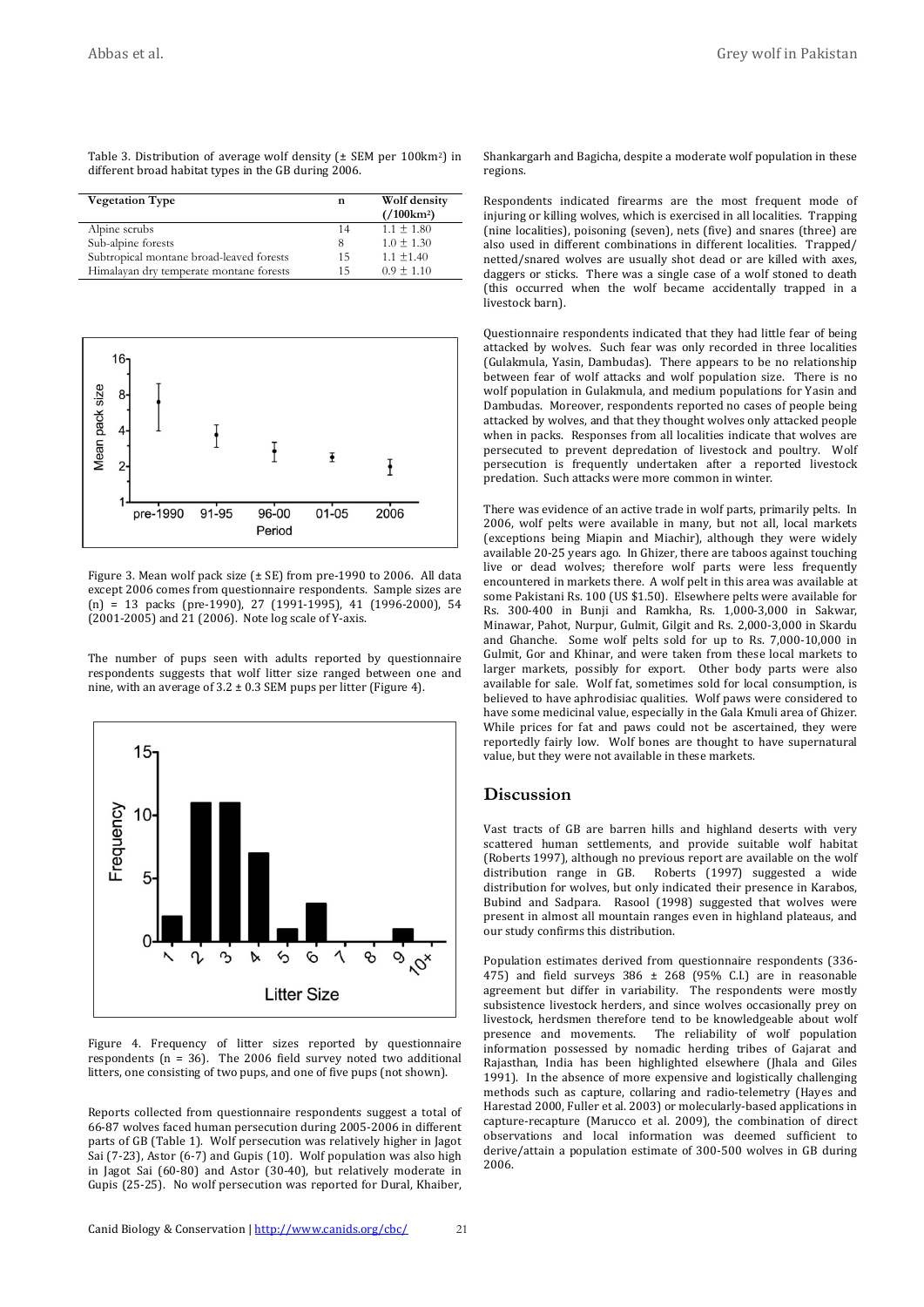These numbers may initially appear to be high. However, we believe additional animals persist in the desolate tracts of GB, where ample suitable wolf habitat is available in the form of broken hills and valleys of different sizes. Our population estimate matches the findings by Jhala and Giles (1991) in two states of west India. They estimated 190-270 wolves in Gujarat, and 253-300 in Rajasthan. Our findings are contrary to expert opinion given at a recent conservation workshop (held in 2003 to collect estimates from wildlife enthusiasts on the status of different wild mammals in Pakistan) which concluded that there was only a small wolf population in GB, in or around the Deosai Plains (Sheikh and Molur 2005).

Population density was estimated at between 0.6-1.7 per  $100 \text{km}^2$  in different surveyed tracts, with an average of  $1.1 \pm 3.9$  SEM per 100 km<sup>2</sup> for favourable wolf tracts of GB, which are somewhat lower than wolf densities reported elsewhere. Shafiq and Ali (1998) reported a wolf density of 2.2 per  $100 \text{km}^2$  in Khunjrab National Park (northern GB), comparable to those recorded for Astor, Guda and Chaprot in this study. Wolf density varied from 1.8-9.0 per 100km<sup>2</sup> over a 50-year period in a small population of wolves in Isle Royale in Michigan, USA, where they were fully protected from persecution and had ample prey (Nelson et al. 2011). In Golan, Israel, densities of 8-10 wolves per  $100$ km<sup>2</sup> were reported for a population at carrying capacity level (Reichmann and Sultz 2005).

The study returned nearly equal density estimates for the four vegetative types available in GB, reinforcing the idea that wolf numbers do not correlate with vegetation structure (Fuller 1989). Prey density is a much stronger determinant of habitat selection by wolves (Fuller 1989, Fuller et al. 2003).

Fuller et al. (2003) reported average pack sizes ranging from three to 11. Data from our 2006 field survey suggested average pack size of 2.0  $\pm$  0.33. Pack sizes of two to seven have been reported for Golan, Israel (Reichmann and Sultz 2005). Three packs in southern India comprised of two, six and 11 individuals (Jhala and Giles 1991). Lone wolves appeared in  $33.5\%$  of the sightings in Spain (Blanco and Cortes 2007) compared to 55% of sightings in the current study, suggesting that lone wolves were more frequent in the GB wolf population than in the Spanish population. There are no studies on prey consumed by wolves in GB and the relative availability of prey species. Wildlife enthusiasts and hunters report a recent decline in populations of large ungulates, e.g. ibex *Capra ibex* and markhor *C. falconeri*. Prey species of smaller size, e.g. long-tailed marmot Marmota caudata, stone marten% *Martes& foina*,% Cape% hare% *Lepus& capensis*% and red fox% *Vulpes& vulpes* are more frequent. We believe that the wolves in GB are feeding on smaller prey.

Questionnaire respondents consistently reported a gradual decline in the wolf population in all regions of GB during the current study, and this finding matches the report by Rasool  $(1998)$ . It is unclear if the gradually decreasing wolf pack size in GB over the years is an attribute of a decline in large prey species or a reflection of wolf persecution and mortality. Reports of pups by questionnaire respondents indicated a breeding population of wolves in GB. This was corroborated by the sighting of two different females with two and five pups respectively during the 2006 field survey. Litters sizes of up to five pups have been frequently reported in different general description on wolf species (Fulton 1903, Prakash 1960, Yadav 1968, Roberts 1997). Recent studies reported  $5 \pm 2$  pups per pack for the Golan wolf population (Reichmann and Sultz 2005) and two to eight pups for the Alaska wolf population (Adams et al. 2008).

We have no wolf mortality data for GB. A life expectancy of 23-64 months has been reported for Golan wolf populations (Reichmann and Sultz 2005), and a mortality rate of 20-40% per year in grey wolf (Harrington et al. 1982). Human-caused mortality affected 19-22% of the population (of  $350-400$ ) during  $2004$  (Table 1). When news of both wolf depredation of livestock and human retaliation against wolves becomes widely circulated in the area, herdsmen take notice. Therefore, these estimates on wolf persecution appear sufficiently reliable. The reported number of persecuted wolves per region corresponded somewhat with wolf population levels. A higher rate of wolf persecution is expected in areas with fewer wolves and a higher

human population, and where a higher frequency of wolf attacks on livestock may arouse a severe reaction from herdsmen. A lower rate of wolf persecution is expected where wolves are not in direct conflict with herdsmen, even where there are many wolves.

Questionnaire respondents indicated no public passion for wolf hunting in GB. People do not fear attacks from wolves, even in localities having appreciable wolf populations. Moreover, there have been no reports of wolf attacks on people for several years. Wolves are thought to attack people only when in large packs (Rasool 1998). If true, the small pack sizes observed suggests that wolves in GB pose little threat to people. It appears that wolf persecution in GB only occurs to ensure the safety of the livestock. Livestock form the basis of local economies. Therefore, wolf depredation of livestock provokes retaliation. We confirmed wolf depredation of livestock (sheep and goats) on two different occasions. Incidence of wolf depredation decreases as the size of the wolf population declines (Treves et al. 2011), but other factors may be important as well. The recent decline in wild large ungulate populations in GB has correspondingly increased conflicts between people and wolves. There is no data on the losses sustained by herdsmen of GB through wolf depredation, but a study conducted in three villages in central Himalayas suggested an average loss of \$US190/household/year (Namgail et al. 2007). Reports from the area suggest that retaliation against wolves mainly occurs in winter, when wild food is scarce. Wolf conservation in GB will need to focus on helping herdsmen effectively protect their livestock, encouraging people to dispose of animal remains away from barns and settlements and developing conservation plans to ensure the sustainable use of wild foods.

We do not have demographic data on those wolves facing human persecution. There is no traditional trapping/killing of wolf pups in GB. Circumstantial evidence suggests that sick, weak or old wolves that can no longer kill prey in the wild are attracted to human settlements where livestock and poultry are easy to kill. Persecution against these animals would probably not affect the growth rate of the wolf population. Inexperienced sub-adults may also approach human settlements and attack livestock. This occurs in the Golan wolf population, where some 51% of persecuted wolves are sub-adults (Reichmann and Sultz 2005). If sub-adults are being persecuted in GB, this could have a significant impact on the wolf population.

## **Acknowledgements**

We thank KNCF for providing funds. We are thankful to field guides and prominent local residents, who shared their wisdom and provided help during field studies. Our special thanks go to the late Ghulam Rasool of BASDO who was instrumental to these studies, but who sadly passed away before our studies were completed. He was a man of special character, with a passion for the wildlife of GB.

### **References**

Adams, L.G., Stephenson, R.O., Dale, B.W., Ahgook, R.T. and Demma, D.J. 2008. Population dynamics and harvest characteristics of wolves in the central Brooks Range, Alaska. Wildlife Monographs 170: 1-25.

Aggarwal, R.K., Kivisild, T., Ramadevi, J. and Singh, L. 2007. Mitochondrial DNA coding region sequences support the phylogenetic distinction of two Indian wolf species. *Journal of Zoological Systematics and&Evolutionary&Research*%45:%163=172.

Blanco, J.C. and Cortes, Y. 2007. Dispersal patterns, social structure and mortality of wolves living in agricultural habitats in Spain. *Journal of&Zoology&(London)*%2731: 114=124.

Champion, H.G., Seth, S.K. and Khattak, G.M. 1966. *Forest types of* Pakistan. Pakistan Forest Institute, Peshwar.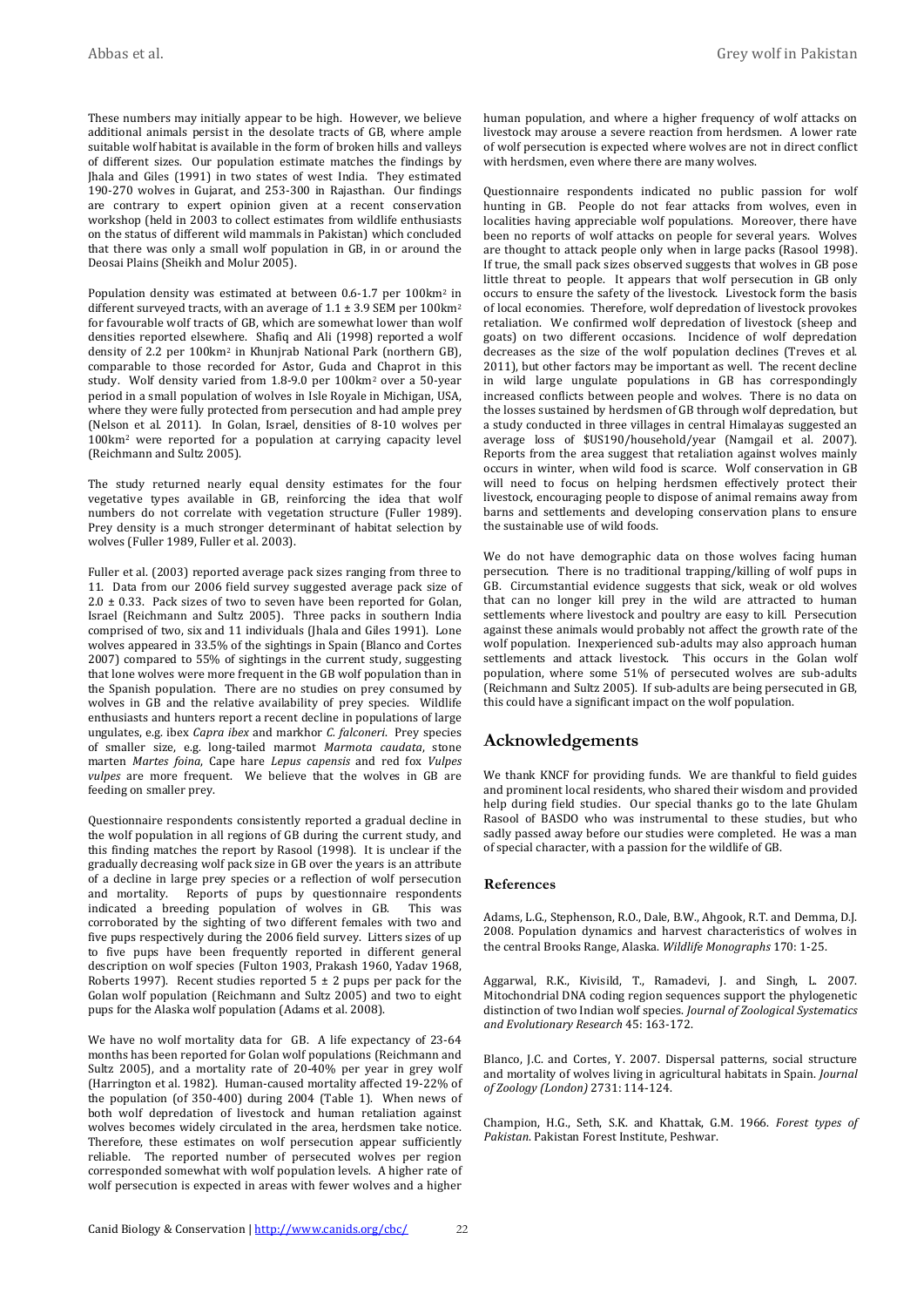Fuller, T.K. 1989. Population dynamics of wolves in north-central Minnesota.%*Wildlife&Monograph*%105:%1=41.

Fuller, T.K., Mech, L.D. and Cochrane, J.F. 2003. Wolf population dynamics. Pp. 161-191 in L.D. Mech and L. Boitani (eds.), *Wolves.* Behavior, ecology and conservation. Chicago University Press, Chicago.

Fulton, Capt. H.T. 1903. Rough notes on the mammalian of Chitral. *Journal of the Bombay Natural History Society* 14: 758.

Ginsberg, J.R. and Macdonald, D.W. 1990. *Foxes, wolves, jackals and* dogs: an action plan for the conservation of canids. IUCN/SSC Canid Specialist Group, Gland and Cambridge.

Harrington, F.H., Paquet, P.C., Ryon, J. and Fentress, J.C. 1982. Monogamy in wolves: a review of the evidence. Pp. 209-222 in F.H. Harrington and P.C. Paquet (eds.), *Wolves of the world.* Noyes Publications, Park Ridge.

Hayes, R. D. and Harestad, A.S. 2000. Demography of a recovering wolf population in the Yukon. *Canadian Journal of Zoology* 78: 36-48.

Hefner, R. 1997. *The biology and ecology of the wolf (Canis lupus) in* Southern Arava, Israel. Nature Reserves Authority of Israel, Jerusalem (in Hebrew).

Huntington, H.P. 2000. Using traditional ecological knowledge in science: methods and applications. *Ecological Applications* 10: 1270-1274.

Kennedy, P.K., Kennedy, M.L., Clarkson, P.L. and Liepins, I.S. 1991. Genetic variability in natural populations of the grey wolf, *Canis lupus*. Canadian Journal of Zoology 69: 1183-1188.

Lydekker, R. 1907. *The game animals of India, Burma, Malaya and* **Tibet. Rowland Ward, London.** 

Jethva, B.D. and Jhala, Y.V. 2003. Sample size considerations of food habit studies of wolves from scats. Mammalia 68: 589-591.

Jhala, Y.V. and Giles, R.H. Jr. 1991. The status and conservation of the wolf in Gujrat and Rajastan, India. *Conservation Biology* 5: 446-483.

Jhala, Y.V. 1991. *Habitat and population dynamics of wolves and blackbuck& in& Velavadar& National& Park,& Gujarat,& India*.% PhD.% Virginia% Polytechnic Institute and State University.

Marucco, F., Pletscher, D.H., Boitani, L., Schwartz, M.K., Pilgrim, K.L. and Lebreton, J.-D. 2009. Wolf survival and population trend using noninvasive capture–recapture techniques in the Western Alps. Journal of Applied Ecology 46: 1003-1010.

Mech, L.D. 1970. The wolf: the ecology and behavior of an endangered species. University of Minnesota Press, Minneapolis.

Mech, L.D. 1991. Way of the wolf. Voyageur Press, Nashville.

Mech, L.D. and Boitani L. 2003. Wolves. Behavior, ecology and *conservation*. University of Chicago Press, Chicago.

Mech, L.D. and Boitani, L. 2010. *Canis lupus*. In: IUCN 2013. IUCN Red List of Threatened Species. Version 2013.1. URL: <http://www.jucnredlist.org> [Accessed 4 April 2012].

Mech, L.D., Adams, L.G., Meier, T.J., Burch, J.W. and Dale, B.W. 1998. *Wolves of Denali*. University of Minnesota Press, Minneapolis.

Mech, L.D., Seal, U.S. and Delgiudice, G.D. 1987. Use of urine in snow to indicate condition of wolves. *Journal of Wildlife Management* 51: 10– 13.

Namgail, T., Fox, J.L. and Bhatnagar, Y.V. 2007. Carnivore-caused livestock mortality in Trans-Himalaya. *Environmental Management* 39: 490–496.%

Nelson, M.P., Vucetich, J.A., Peterson, R.O. and Vucetich, L.M. 2011. The Isle Royale wolf-moose project (1958-present) and the wonder of long-term ecological research. *Endeavour* 35: 30-38.

Odum, E.P. 1971. *Fundamentals of ecology*. 3rd edition. W.B. Saunders, Philadelphia.

Okarma H., Je drzejewski, W., Schmidt K., Sniezko, S., Bunevich, A.N. and Je drzejewska, B. 1998. Home ranges of wolves in Białowie\_za Primeval Forest, Poland, compared with other Eurasian populations. *Journal of Mammology* 79: 842-852.

Peters, R.P. and L.D. Mech. 1975. Scent-marking in wolves. American *Scientist*%63:%628=637.

Prakash, I. 1960. Breeding mammals in Rajistan Desert. *Journal of Mammalogy&*41: 386=388.

Prater, S.H. 1965. *The book of Indian animals*. 2nd edition. Bombay Natural History Society, Bombay.

Rasool, G. 1998. *Animals of the northern areas of Pakistan*. BASDO, Gilgit (in Urdu).

Reichmann, A. and Saltz, D. 2005. The Golan wolves: the behavioral ecology and dynamics of an endangered pest. Israel Journal of Zoology 51:%87=133.

Roberts, T.J. 1997. *The mammals of Pakistan*. Ernest Benn Ltd., London.

Route,% B.% and% Aylsworth,% L.% 1999.% *World& wolf& status& report*.% International Wolf Center, Ely.

Saharia, V.B. 1981. *Wildlife in India*. Department of Agriculture and Cooperation, Ministry of Agriculture, Government of India, Delhi.

Shafiq, M.M. and Ali, A. 1998. Status of large mammal species in Khunjrab National Park. *Pakistan Journal of Forestry* 48 (1-4): 91-96.

Shahi, P.S. 1982. Status of the grey wolf (*Canis lupus pullipes*) in India: a preliminary survey. *Journal of the Bombay Natural History Society* 79: 493=502.

Sharma, D.X., Maldonado, J.E., Jhala, Y.V. and Fleischer, R.C. 2004. Ancient wolf lineages in India. *Proceedings of the Royal Society of London, Series B. Biological Sciences* 271 (Suppl. 3): S1-S4.

Shiekh, M.K. and Molur, S. 2005. (eds.). *Status and red list of Pakistan mammals& based& on& Pakistan's& conservation& assessment& and& management plan for mammals. IUCN, Pakistan.* 

Shalmon, B. 1986. Wolves in the Southern Arava. *Re'em* 5: 60–75 (in Hebrew).

Tikader, B.K. 1983. Threatened animals of India. Zoological Survey of India, Calcutta.